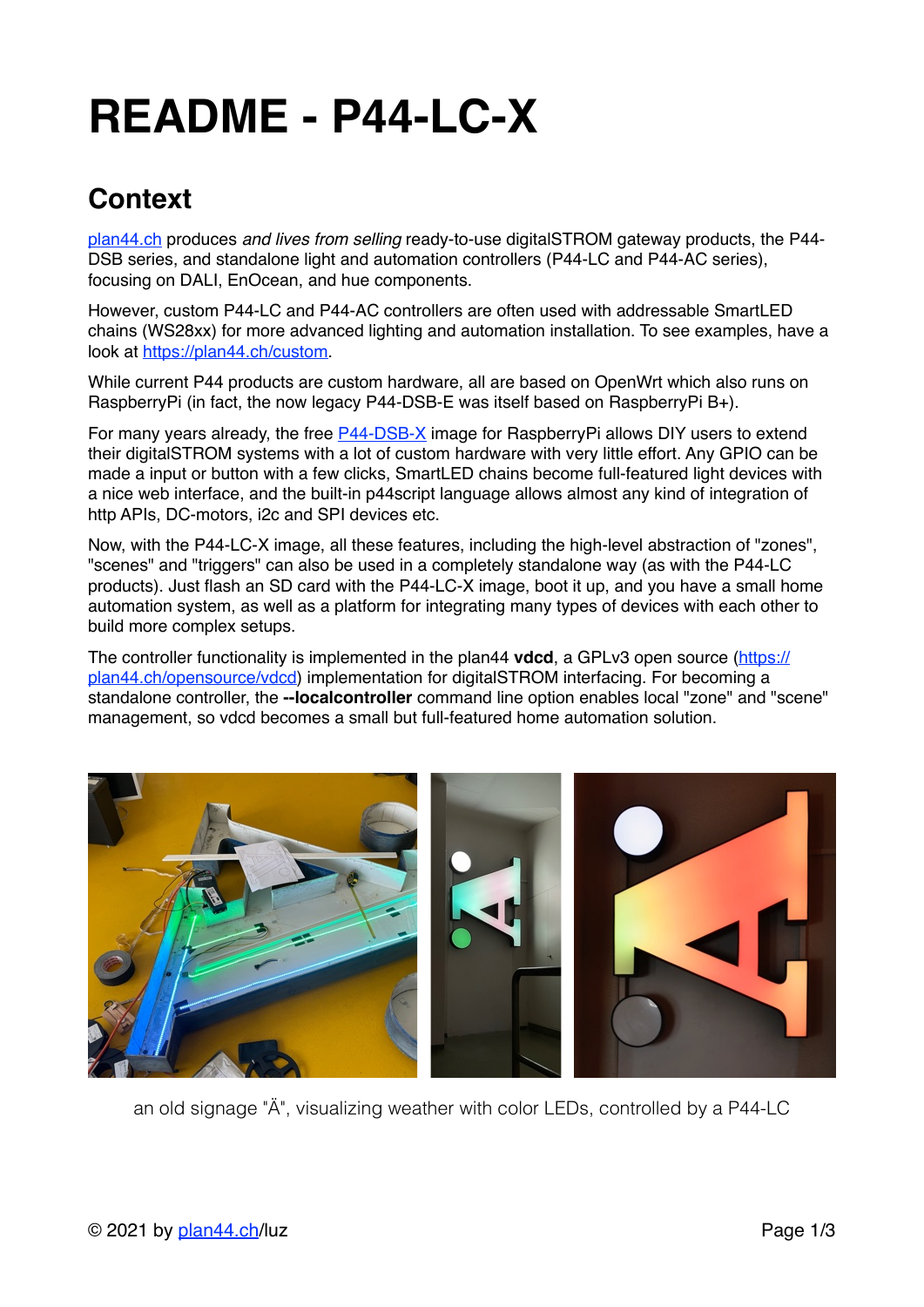## **vdcd**

Of course, the vdcd project needs to contain driver implementations for DALI, EnOcean and hue as supported by the P44-DSB and P44-LC products.

However, vdcd has to offer a lot more, in particular for people willing to experiment and build their own stuff:

- **button devices** based on digital inputs such as **GPIO** or **i2c port extender chip pins** with builtin detection of single, double, triple, quadruple-clicks to directly call scenes, as well as click-andhold for dimming, not only brightness, but any device channel, such as color.
- fully functional **dimmed lights** based on **i2c connected PWM chips** or **DMX512** devices via OLA ([http://www.openlighting.org/,](http://www.openlighting.org/) using a external USB-to-DMX adapter, e.g. DMXKing).
- fully functional **color lights** (RGB, RGBW or even RGBWA) based on i2c PWM or DMX512, or even more fancy "lamps" like the MessageTorch [\(https://github.com/plan44/messagetorch](https://github.com/plan44/messagetorch))
- **Smart LED chains** (WS28xx compatible chips) can be connected directly (Data for WS28xx chain is RPi P1 connector pin  $12 = PWM = GPIO18$  and then arranged to cover areas in many ways (wound to a cylinder, zigzagged to cover an area etc.). To see what's possible with the **p44lrgraphics** subsystem that powers color LED chains, see this youtube video: [https://](https://youtu.be/vLZRrn7Mh5I) [youtu.be/vLZRrn7Mh5I](https://youtu.be/vLZRrn7Mh5I) and have a look at the plan44 techdocs at [https://plan44.ch/p44](https://plan44.ch/p44-techdocs) [techdocs](https://plan44.ch/p44-techdocs)
- **switching outputs** (e.g. for relays) based on **GPIO or i2c port extenders**
- **scripted devices** using the built-in p44script language to integrate devices and services e.g. via http REST APIs, websockets, UDP packets, i2c, SPI, modbus and even a number of highly exotic special purpose "features" (drivers for things like Swiss Railway splitflap displays, RFID readers). See the plan44 techdocs at [https://plan44.ch/p44-techdocs.](https://plan44.ch/p44-techdocs)
- **external device API** to create devices as external scripts or programs which connect via a socket to the vdcd. See the plan44 techdocs at [https://plan44.ch/p44-techdocs.](https://plan44.ch/p44-techdocs)
- All these devices can be **directly controlled** via the Web-UI, **grouped** into "zones", **orchestrated** via "scenes" and **interconnected** via "triggers" that can respond to input signals, sensor values, various other events and also date and time (including time relative to sunrise/ sunset).

## **A P44-LC for Makers**

So, besides being the base for plan44 commercial products, a RaspberryPi running a vdcd is also a great starting point for building your own fancy lighting solution. I really want to encourage this, so that's what the P44-LC-X is about (the same way as the P44-DSB-X allows DIY for digitalSTROM).

- You just need to buy a Raspberry, a SD card, and copy the firmware image to a SD card!
- **No official support**. Of course, feedback by email and true questions are welcome but not those of the "I'm too lazy, make my stuff work for me, fast!" type ;-)
- No one-click online updates guaranteed (there will be some, from time to time, but there's no entitlement to get them all).
- Version for [Onion Omega2](https://onion.io/omega2) (that's what is inside the P44-LC) is planned.